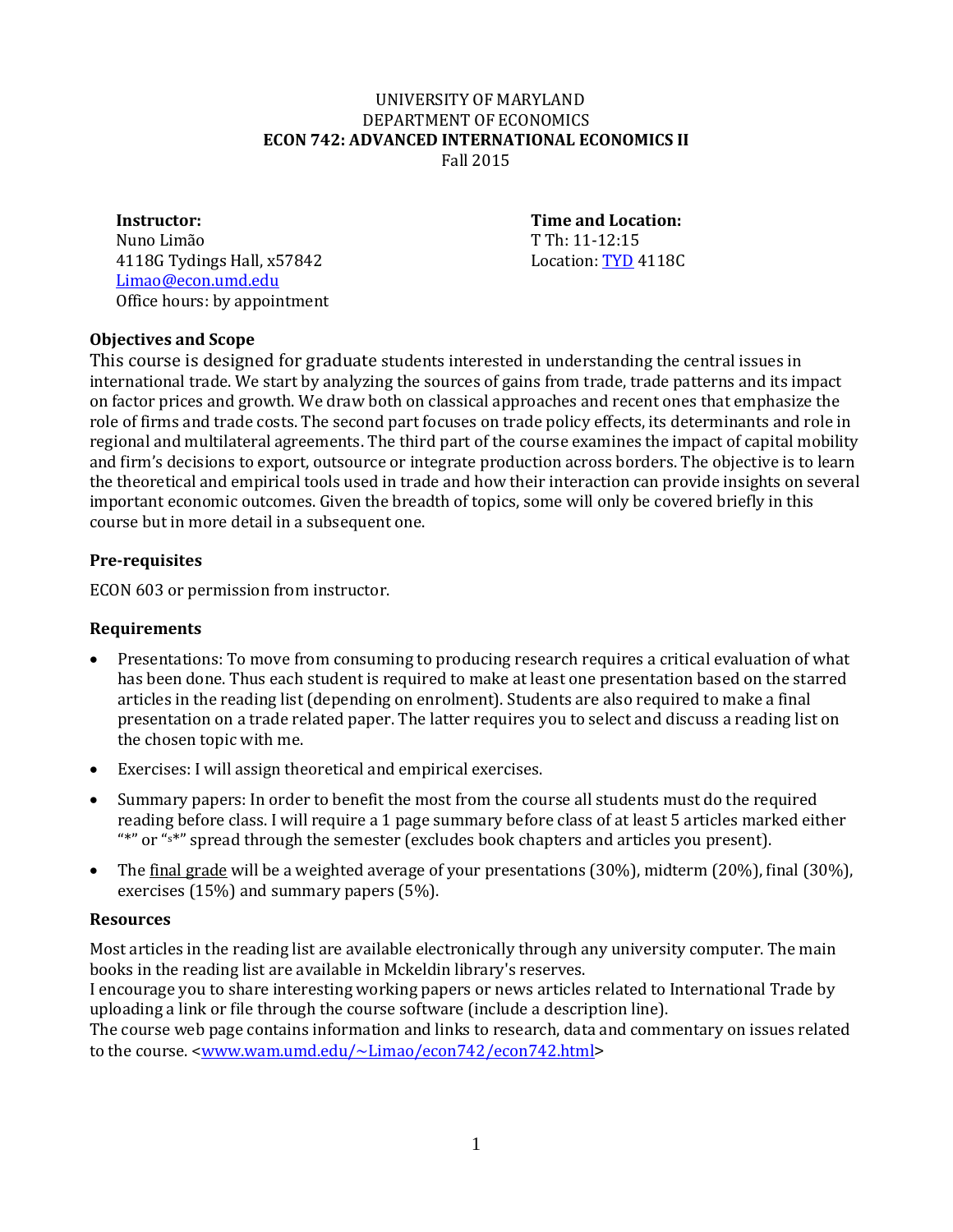#### **COURSE OUTLINE**

### **Part I: Trade Theory and Evidence**

- 1. Comparative advantage and the gains from trade
- 2. Comparative advantage models
- 3. Monopolistic competition models
- 4. Trade costs and economic geography
- 5. Trade, productivity and growth

## **Part II: Trade Policy**

- 1. Instruments, measurement and basic effects
- 2. Welfare and optimal policy targeting
- 3. Political economy of trade policy

### **Part III: International Factor Mobility and Organization of Production** *†*

- 1. International capital mobility and trade
- 2. Multinationals
- 3. Outsourcing and international organization of production

"†" Denotes topics we will cover only partially if time permits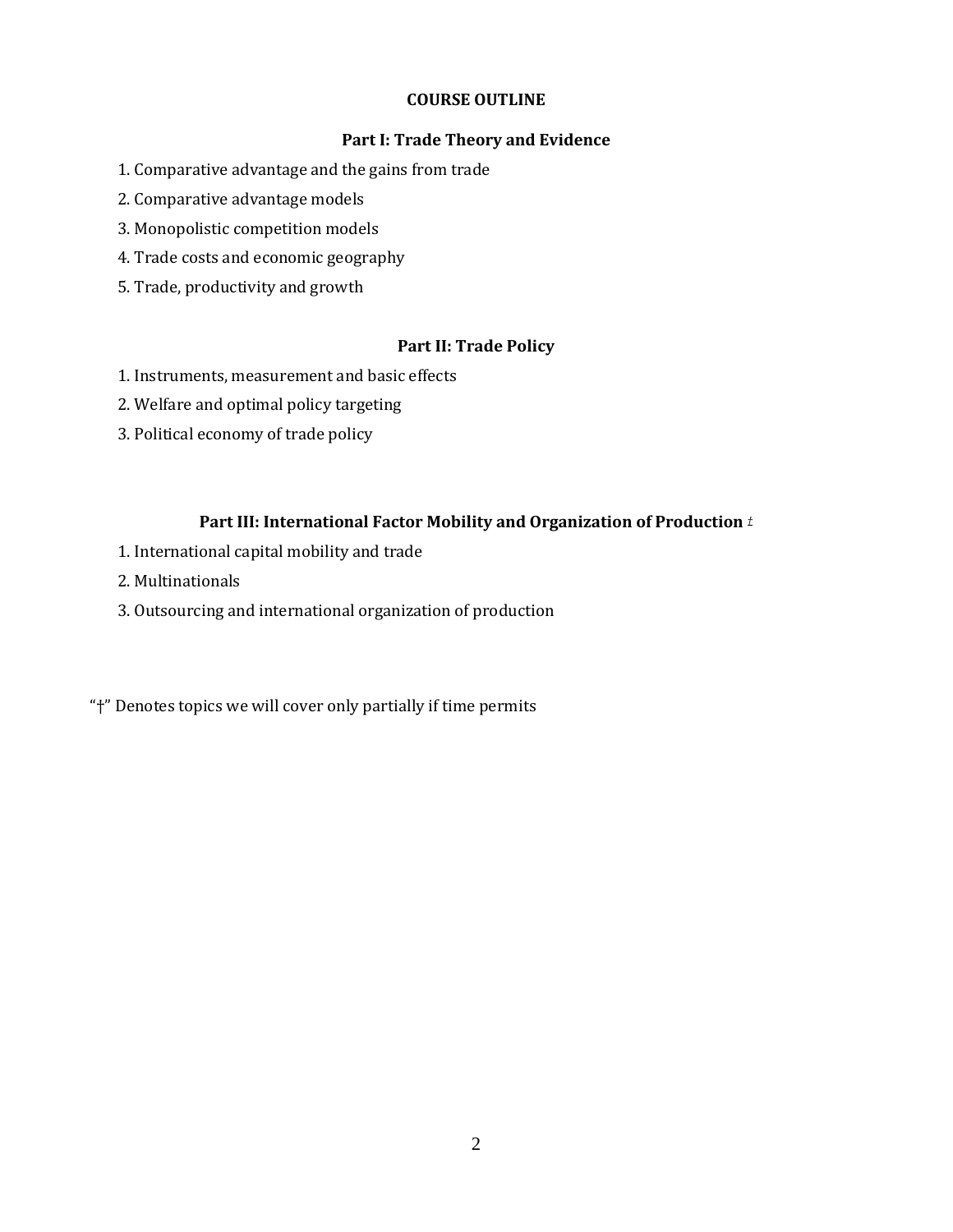## **Reading list: basic material and notes**

We will make use of articles and chapters from different textbooks and monographs. Therefore, there is no single required textbook for the course. However, students interested in trade may want to purchase the books listed, particularly the strongly recommended books, as we will draw extensively on some of their chapters (particularly Feenstra, 2004). The reading list is long because it is meant as an initial guide to the main papers in each topic. The key readings for the course are marked with an asterisk.

## Strongly recommended (on reserve)

Dixit, Avinash and Victor Norman. 1980. *Theory of International Trade* (DN) Feenstra, R.C. 2004. *Advanced International Trade, Theory and Evidence*. Princeton University Press. (F) Helpman, Elhanan and Paul Krugman.1985. *Market Structure and Foreign Trade.* MIT Press. (HK)

## Recommended

Bagwell, Kyle and Robert Staiger. 2002. *The Economics of the World Trading System*, MIT Press. (BS)

Bhagwati, Jagdish; Panagariya, Arvind and T. N. Srinivasan. 1998. *Lectures in International Trade,* 2nd ed. MIT Press (BPS)

Bhagwati, Jagdish (ed). 1987. *Selected Readings in International Trade.* 2nd ed. MIT Press (B)

Choi, K.E. and J. R. Harrigan. 2004. *Handbook of International Trade*, vol I. Blackwell. (CH)

Fujita, M. Krugman, P., and A. Venables. 2001. *The Spatial Economy*. MIT Press. (FKV)

Grossman, Gene and E. Helpman. 1991. *Innovation and Growth in the Global Econom*y. MIT Press. (GH)

Grossman, Gene and K. Rogoff, eds. 1995. *Handbook of International Economic*s, Vol III, Elsevier. (GR)

Helpman, Elhanan and Paul Krugman. 1989. *Trade Policy and Market Structure.* MIT Press. (HK 89)

Gopinath, G; Helpman, Elhanan and Kenneth Rogoff . 2015. *Handbook of International Economic*s, Vol IV, Elsevier (GHK 15)

### Notes for the reading list

- "X Ch.  $\#$ ": Refers to chapter  $\#$  in book  $(X)$ , as abbreviated in the list above.
- "\*" Denotes a required reading. Summary papers can cover *articles* thus marked.
- "S\*" Denotes a required reading of an article that I expect a student to present. Summary papers can cover these.
- $\bullet$  "  $\cdot$  "  $\cdot$  " Denotes a review. Some are important enough and so required, they are marked as " $\cdot\cdot\cdot$ ".
- "†" Denotes topics we will cover only if time permits
- The blue titles indicate online availability (you must access some from a campus connection).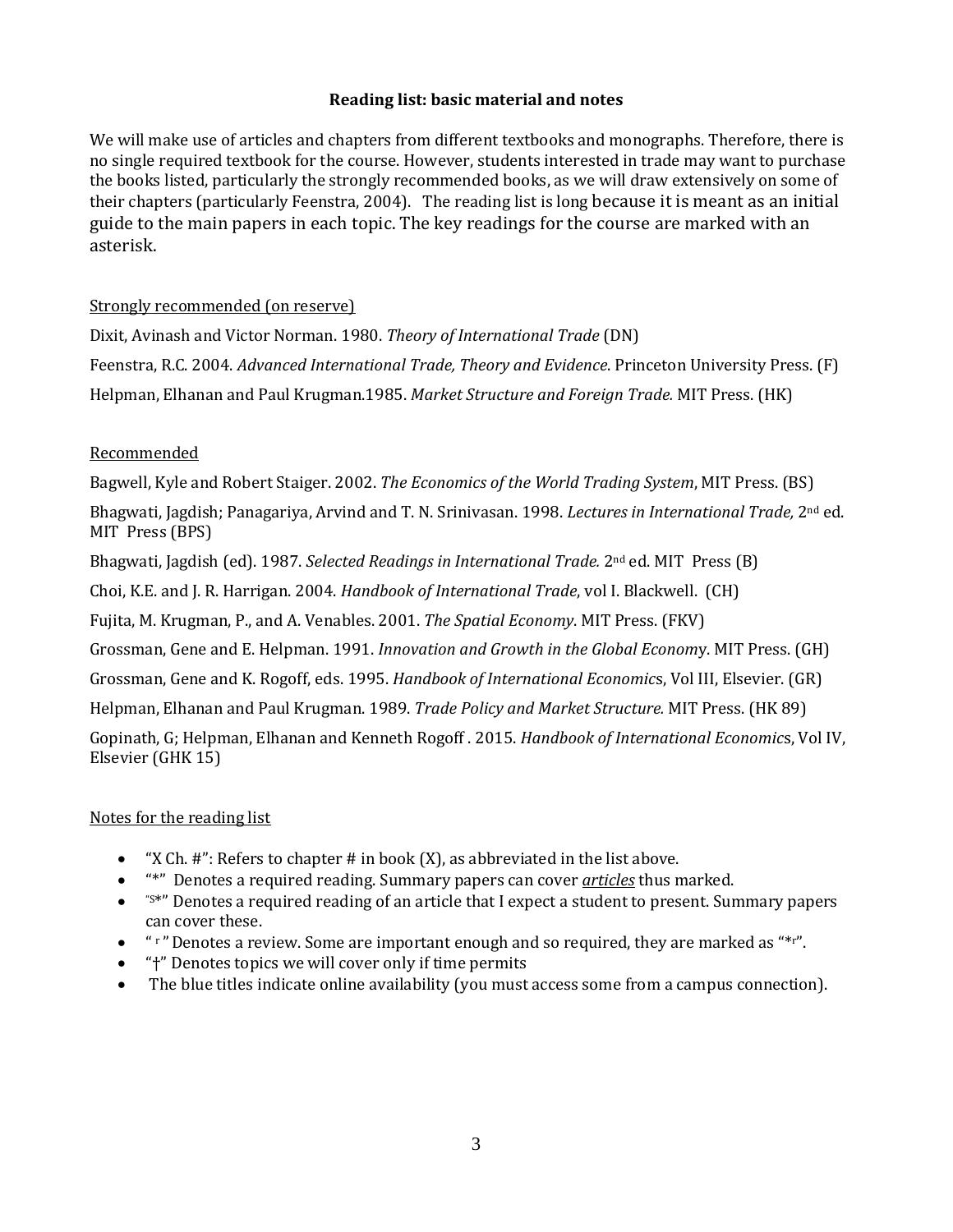### **Part I: Trade Theory and Evidence**

#### **1. Comparative advantage and the gains from trade**

\*DN p. 1-8, 65-82, 93-96

\*Bernhofen, Daniel M and John C. Brown. 2004 "A direct test of the theory of comparative [advantage: the case of Japan."](http://www.jstor.org/stable/3555193) *JPE* 112(1): 48-67.

Bernhofen, D. M. and J. C. Brown. 2005. "An Empirical Assessment of the Comparative Advantage [Gains from Trade: Evidence from Japan."](doi:10.1257/0002828053828491) *AER*, 95(1): 208-225.

Deardorff, A. 1980. ["The General Validity of the Law of Comparative Advantage."](http://www.jstor.org/stable/1833142) *JPE* 88: 941- 957.

Dixit, A. and V. Norman. 1986. "Gains from Trade without Lump-Sum Compensation." *JIE* 21: 111-122.

#### **2. Comparative advantage models**

2.1 Technology

\* F ch. 1 (p. 1-4)

DN (36-38, 82-85)

\*Dornbusch, R., S. Fischer, and P. Samuelson. 1977. "Comparative Advantage, Trade and [Payments in a Ricardian Model with a Continuum of Goods."](http://www.jstor.org/stable/1828066) *AER* 67: 823-839.

Eaton, J. and S. Kortum. 2002. ["Technology, Geography, and Trade.](http://www.jstor.org/stable/3082019)" *Econometrica*, 5: 1741-1779 2.2 Factor proportions

\*F ch. 1 (p. 4-29), ch. 2, ch. 3.

*Theory*

DN ch 1 (8-19), ch. 2, ch. 4. (p. 96-102, 106-122). HK ch. 1 Deardorff, A. 1979. "Weak Links in the Chain of Comparative Advantage," in B ch. 7.

*Evidence on factor content and factor prices* 

 $*F$  ch. 4

\*Feenstra, R. and G. Hanson. 1999. ["The Impact of Outsourcing and High-Technology Capital on](http://qje.oxfordjournals.org/content/114/3/907.full.pdf+html)  [Wages: Estimates For the United States 1979–1990.](http://qje.oxfordjournals.org/content/114/3/907.full.pdf+html)" QJE 114 (3): 907-940.

\*Davis D. and D. Weinstein. 2001. .["An Account of Global Factor Trade."](http://www.e-aer.org/archive/9105/91051423.pdf) *AER*, 91(5): 1423-53. \*Trefler D. 1995. ["The Case of the Missing Trade and Other HOV Mysteries.](http://www.jstor.org/stable/2950973)" *AER,* 85: 1029-47. Trefler, D. 1993. ["International Factor Price Differences: Leontief Was Right!](http://www.jstor.org/stable/2138568)" *JPE*, 101(6): 961-87

2.3 Specific factors

\* F 72-75

DN pp. 38-43, 102-106, 122-125

Jones, R., 1971. "A Three Factor Model in Theory, Trade, and History," in Bhagwati et al (eds). *Trade Balance of Payments and Growth. Essays in honor of C.P. Kindleberger.* North Holland. Mussa, M. 1978. ["Dynamic Adjustment in the HOS Model.](http://www.jstor.org/stable/1828409)" *JPE* 86: 775-791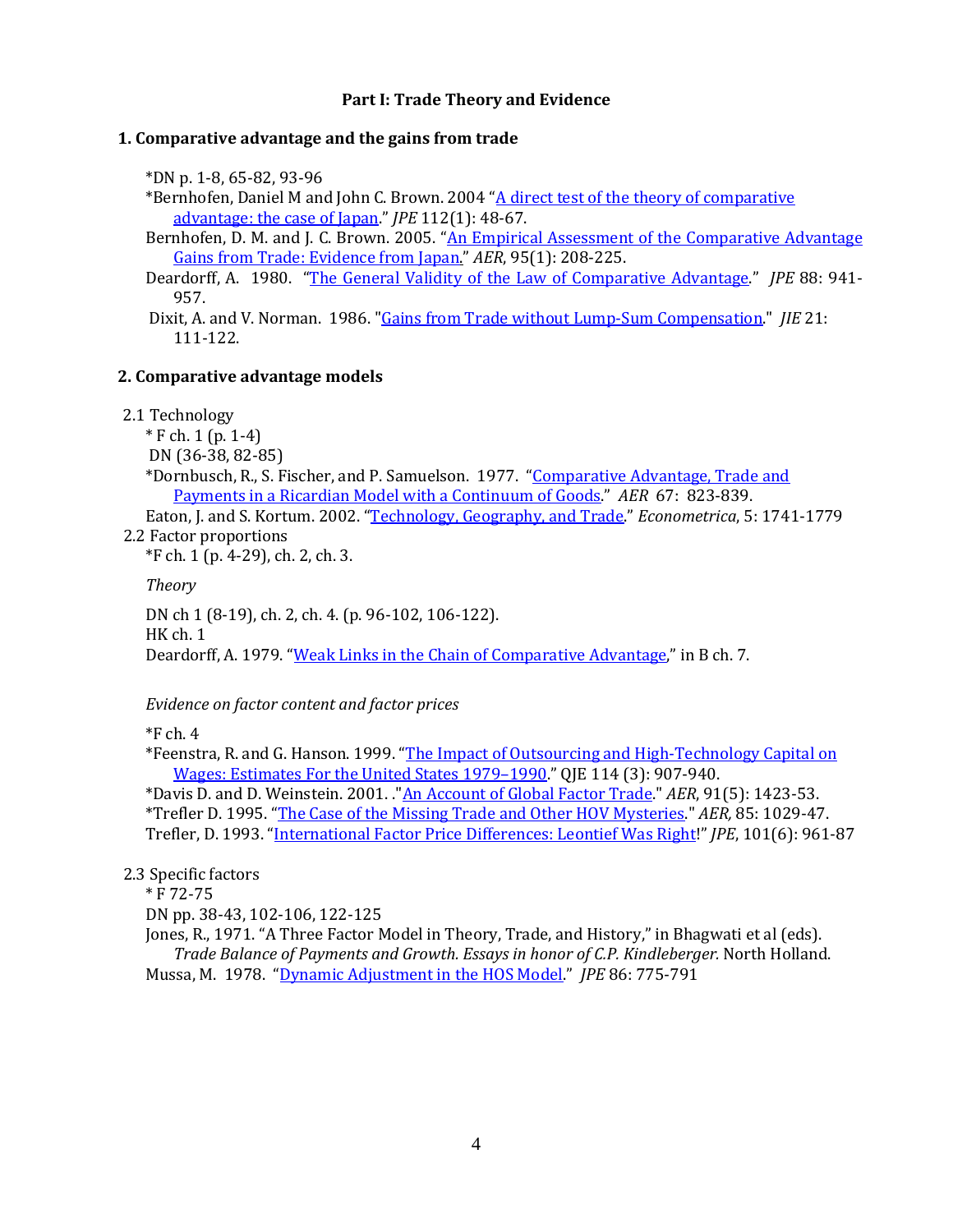## **3. Monopolistic competition models**

3.1 Theory

- \* F 137-141
- \* Krugman, P. 1979. "Increasing Returns, Monopolistic Competition and International Trade," *JIE* 9: 469-479.
- \* Melitz, M. J. 2003. ["The Impact of Trade on Intra-industry Reallocations and Aggregate Industry](http://www.jstor.org/stable/1555536)  [Productivity,](http://www.jstor.org/stable/1555536)" *Econometrica*, 71 (6): 1695-1725
- Melitz, M. J. and Redding, S. 2015. "Heterogeneous Firms and Trade," in Handbook of International Economics IV.

Hk Chs. 7, 8, 9.5

3.2 Empirics

\* F 146-169

- \* Helpman, E. Melitz, M. and Y. Rubinstein. 2008. ["Estimating Trade Flows: Trading Partners and](http://www.mitpressjournals.org/doi/pdfplus/10.1162/qjec.2008.123.2.441?cookieSet=1)  [Trading Volumes,](http://www.mitpressjournals.org/doi/pdfplus/10.1162/qjec.2008.123.2.441?cookieSet=1)" *QJE,* 123(2): 441-487*.*
- r Bernard, A. , Redding, S. and P. K. Schott. 2007. ["Firms in International Trade."](http://www.som.yale.edu/Faculty/pks4/files/research/papers/jep_029.pdf) *JEP*, 21(3): 105- 130
- 3.3 Aggregate Welfare**†**
	- \*Arkolakis, C., Costinot, A. and Rodriguez-Clare, A. 2012. ["New Trade Models, Same Old Gains?](http://dx.doi.org/10.1257/aer.102.1.94.94)" *AER*, 102(1):94-130.
	- \*Melitz, M. and S. Redding. Forthcoming. ["New Trade Models, New Welfare Implications."](http://scholar.harvard.edu/files/melitz/files/hhgft_012514_figs.pdf) *AER*. Broda, C. and Weinstein, D. 2006. ["Globalization and the gains from variety.](http://qje.oxfordjournals.org/content/121/2/541.full.pdf+html)" *QJE*, 121(2):541-585.
	- <sup>r</sup> Costinot, A. and A. Rodríguez-Clare. (2015). "Trade Theory with Numbers: Quantifying the Consequences of Globalization." Handbook of International Economics, Vol. 4.
	- rFeenstra, R.C. 2010 ["Measuring the Gains from Trade under Monopolistic Competition,"](http://onlinelibrary.wiley.com/doi/10.1111/j.1540-5982.2009.01577.x/pdf)*CJE*, 43(1):1-28.

## **4. Trade costs, bilateral flows and economic geography**

- 4.1 Trade costs and bilateral flows
	- \* F 146-169
	- \* Anderson, J. and E. V. Wincoop. 2003. ["Gravity with Gravitas: A Solution to the Border Puzzle."](http://www.nber.org/papers/w8079) *AER*, 93: 170-192.
	- s\* Helpman, E. Melitz, M. and Y. Rubinstein. 2008. "Estimating Trade Flows: Trading Partners and [Trading Volumes,](http://www.mitpressjournals.org/doi/pdfplus/10.1162/qjec.2008.123.2.441?cookieSet=1)" *QJE,* 123(2): 441-487*.*
	- <sup>r</sup> Anderson, J.E. and E. van Wincoop. 2005. ["Trade Costs.](http://www.jstor.org/stable/3217249)" *JEL*, 42: 691-75
	- <sup>r</sup> Head, K. and Thierry Mayer. 2015. ["Gravity Equations: Workhorse,Toolkit, and Cookbook,](http://www.sciencedirect.com/science/article/pii/B9780444543141000033)" in Handbook of International Economics IV.
	- Eaton, J. and S. Kortum. *Technology in the Global Economy*: *A Framework for Quantitative Analysis*, chs. 2,3.
	- Limão, N. and Anthony Venables. 2001. "Infrastructure, Geographical Disadvantage, Transport [Costs and Trade.](http://wber.oupjournals.org/cgi/reprint/15/3/451.pdf)" World Bank Economic Review, 15: 451-479.
- 4.2 Economic geography: Theory
	- \* Krugman, P. 1980. ["Scale Economies, Product Differentiation, and the Pattern of Trade.](http://www.jstor.org/stable/1805774)" *AER* 70: 950-959.
	- Krugman, P, 1991. ["Increasing Returns and Economic Geography.](http://www.jstor.org/stable/2937739)" *JPE* 99:3, 483-499.
	- Krugman, P. and A. Venables. 1995. ["Globalization and the Inequality of Nations,](http://www.jstor.org/stable/2946642)" *QJE*, 110: 857- 80.
	- FKV Chs. 4, 5, 14
	- Redding, S.J. 2012. ["Goods Trade, Factor Mobility and Welfare,](https://www.princeton.edu/%7Ereddings/papers/NBERWP18008.pdf)" NBER WP 18008.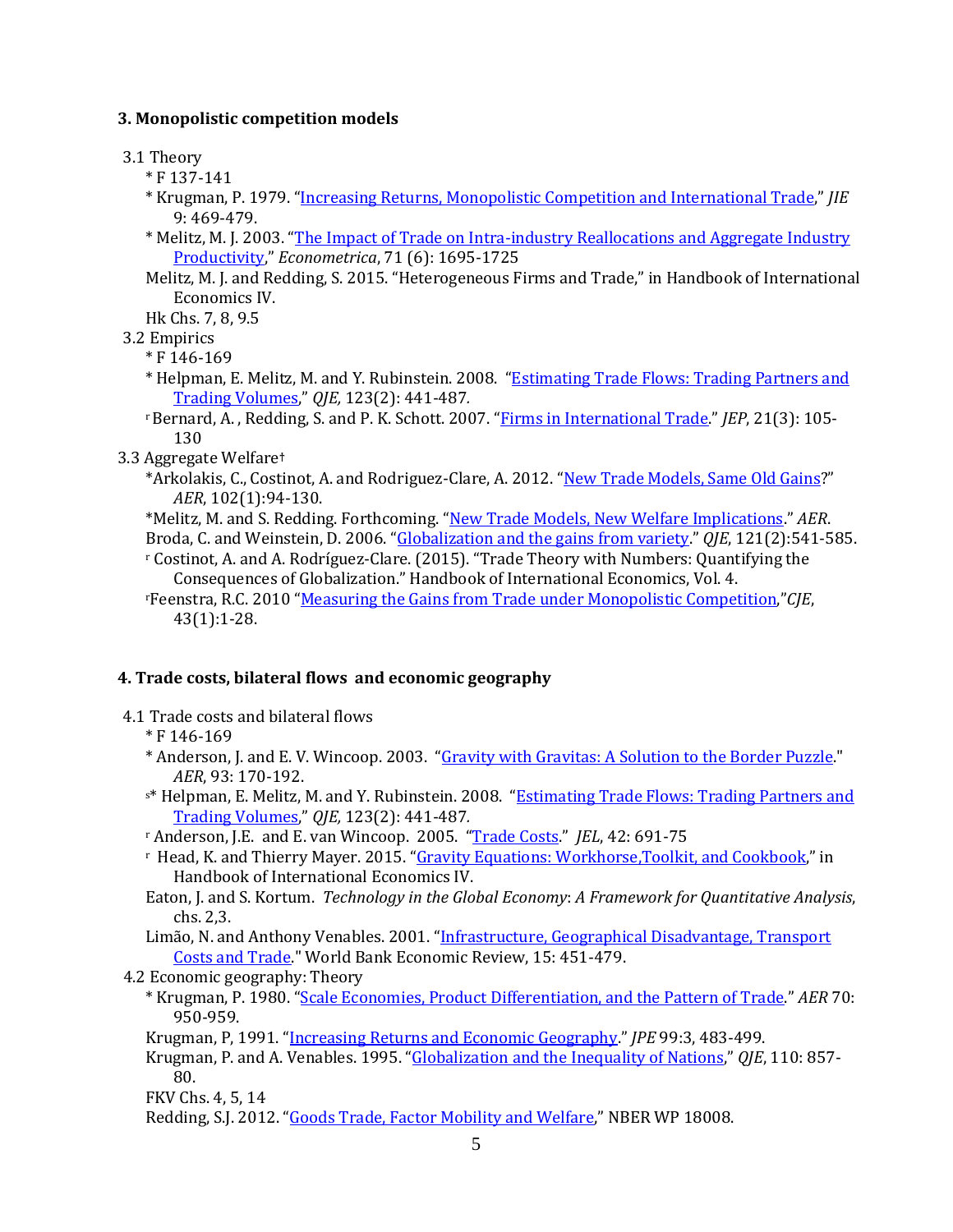4.3 Economic geography: Empirics

- \*Redding, S. and A. Venables. 2004. ["Economic geography and international inequality"](http://dx.doi.org/10.1016/j.jinteco.2003.07.001) *JIE* 62: 53- 82.
- Hanson, G. and C. Xiang. 2004. ["The Home Market Effect and Bilateral Trade Patterns,"](http://www.jstor.org/stable/3592807) *AER*, 94: 1108-29
- <sup>r</sup> Redding, S. 2009. ["Economic geography: a review of the theoretical and empirical literature,"](http://eprints.lse.ac.uk/25500/1/Economic_Geography_A_Review_of_the_Theoretical_and_Empirical_Literature.pdf) *CEP* Discussion Papers, 904.

### **5. Trade, productivity, and growth**

 $*$  F ch. 10

5.1 Growth

- \*r Grossman, G.and E. Helpman. 1995. "Technology and trade." in GR.
- GH Chs. 3, 6, 13
- Young, Alwyn. 1991. "Learning [by Doing and the Dynamic Effects of International Trade](http://links.jstor.org/sici?sici=0033-5533%28199105%29106%3A2%3C369%3ALBDATD%3E2.0.CO%3B2-Y)." *QJE*, 106 (2): 369-405.
- Frankel, J. and D. Romer. 1999. ["Does Trade Cause Growth?](http://www.e-aer.org/archive/8903/89030379.pdf)" *AER*; 89(3): 379-399.
- r Rodriguez, F. and Dani Rodrik. 1999. ["Trade Policy and Economic Growth: A Skeptic](http://www.nber.org/papers/w7081)'s Guide to [Cross-National Evidence."](http://www.nber.org/papers/w7081) NBER WP 7081.
- Sampson, T. 2014. ["Dynamic Selection: An Idea Flows Theory of Entry, Trade and Growth"](http://personal.lse.ac.uk/sampsont/TradeGrowth.pdf) LSE, mimeo.

5.2 Micro studies of trade and productivity

- \*s Bernard, A., J. Eaton, J. Jensen and S. Kortum. 2003. ["Plants and Productivity in International](http://web21.epnet.com.proxy-um.researchport.umd.edu/externalframe.asp?tb=1&_ug=sid+4679067E%2D2621%2D445B%2DB93A%2D31D5E405EFDB%40sessionmgr6+dbs+ecn+cp+1+4409&_us=frn+1+hd+False+hs+False+or+Date+fh+False+ss+SO+sm+ES+sl+%2D1+dstb+ES+mh+1+ri+KAAACBRC000378)  [Trade,"](http://web21.epnet.com.proxy-um.researchport.umd.edu/externalframe.asp?tb=1&_ug=sid+4679067E%2D2621%2D445B%2DB93A%2D31D5E405EFDB%40sessionmgr6+dbs+ecn+cp+1+4409&_us=frn+1+hd+False+hs+False+or+Date+fh+False+ss+SO+sm+ES+sl+%2D1+dstb+ES+mh+1+ri+KAAACBRC000378) *AER*, 93(4): 1268-1290.
- \*r Tybout, J.R. 2004. *"*Plant and firm level evidence on new trade theories*"* in CH
- Pavcnik, N. 2002. ["Trade Liberalization, Exit, and Productivity Improvements: Evidence from](http://www.jstor.org/stable/2695960)  [Chilean Plants."](http://www.jstor.org/stable/2695960) *REStud* ,69: 245-76.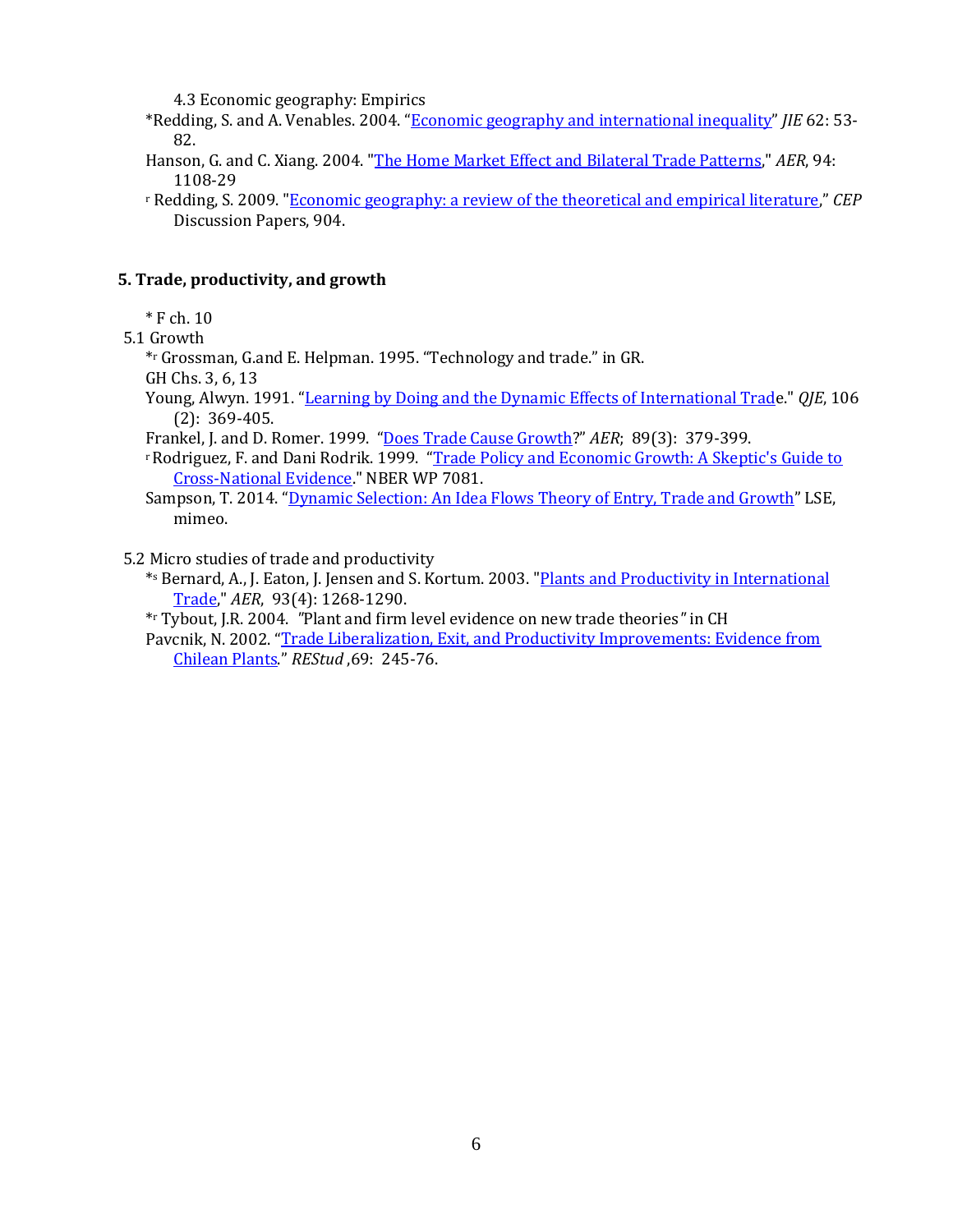## **Part II: Trade policy**

#### **1. Instruments, measurement and basic effects**

<sup>r</sup> Dixit, A. *"Tax policy in open economies,"* in A. Auerbach and M. Feldstein (eds.), *Handbook of Public Economics, Volume 1*, 1985, Pages 313-374. 1.1 Perfect competition: effects on welfare and prices of goods and factors \* F ch. 7 (p. 209-220); ch 8 (254-259, p. 281-285) HK 89 ch 2 W ch. 11 1.2 Imperfect competition and strategic trade policy \* F ch. 7 (p. 221-233, 240-251) and ch. 8 (p. 259-271, 286-297 ) HK 89 chs. 3 , 6 and 7 <sup>r</sup> Brander, J. 1995 in GR ch. 27 1.3 Estimating some basic effects of trade policy \*r Feenstra, R.C. 1995 in GR ch. 30. \*F ch. 7 (p. 233-40) and ch. 8 (p. 271-81) s\* Trefler, D. 1993. ["Trade Liberalization and the Theory of Endogenous Protection -](http://links.jstor.org/sici?sici=0022-3808%28199302%29101%3A1%3C138%3ATLATTO%3E2.0.CO%3B2-O) an [Econometric Study of United-States Import Policy."](http://links.jstor.org/sici?sici=0022-3808%28199302%29101%3A1%3C138%3ATLATTO%3E2.0.CO%3B2-O) *JPE,* 101(1): 138-160. Feenstra, R. C. 1989."Symmetric Pass-through of Tariffs and Exchange-Rates under Imperfect Competition - an Empirical-Test." *Journal of International Economics*, 27(1-2): 25-45.

## **2. Welfare and optimal policy targeting**

\*BPS ch. 20 \*DN ch. 3 (p. 76-80) and ch. 6 (p. 176-184) \*F ch. 6 (p. 174-187) BPS chs. 21-28 Bhagwati, Jagdish and Ramaswami, V.K. 1963. ["Domestic Distortions, Tariffs and the Theory of](http://www.jstor.org/stable/1828374)  [Optimum Subsidy."](http://www.jstor.org/stable/1828374) *JPE*, 71: 44-50. Johnson, H. 1965 "Optimal Trade Intervention in the Presence of Domestic Distortions," in B. Krishna, P. and A. Panagariya. 2000. ["A unification of second best results in international trade.](http://dx.doi.org/10.1016/S0022-1996(99)00057-4)"

*Journal of International Economics* 52: 235 –257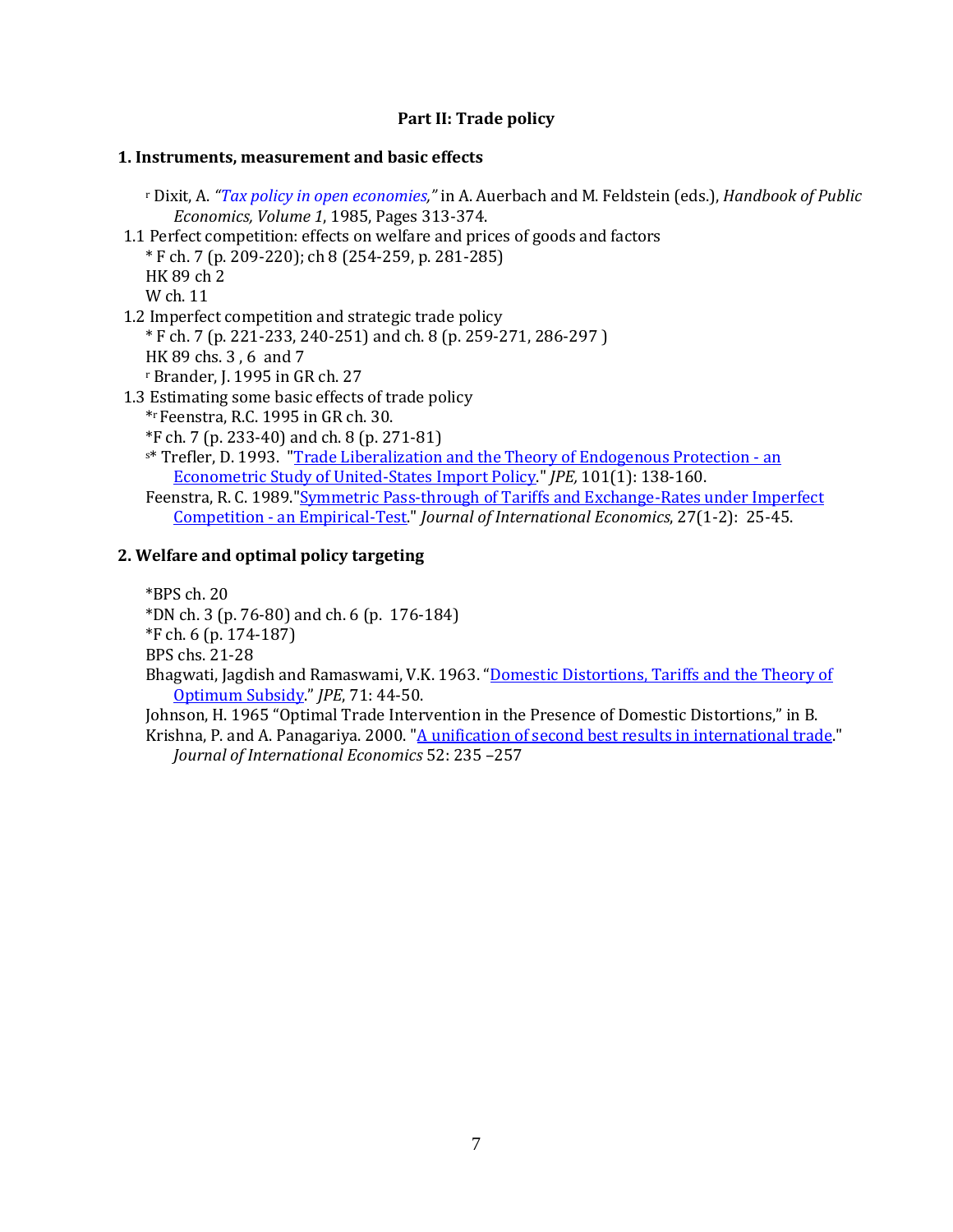### **3. Political economy of trade policy**

 $*$  F ch. 9

- 3.1 Unilateral motives
	- \*r Rodrik, D. 1995. "Political Economy of Trade Policy" in GR, p.1457-94.
	- \* Grossman, G. and E. Helpman. 1994. ["Protection for Sale.](http://links.jstor.org/sici?sici=0002-8282%28199409%2984%3A4%3C833%3APFS%3E2.0.CO%3B2-Y)" *AER*, 84: 833-850.
	- s\* Goldberg, P. K. and G. Maggi. 1999. ["Protection for sale: An empirical investigation."](http://links.jstor.org/sici?sici=0002-8282%28199912%2989%3A5%3C1135%3APFSAEI%3E2.0.CO%3B2-D) *AER* 89(5): 1135-1155.

Fernandez, R. and D. Rodrik. 1991. ["Resistance to Reform: Status-Quo Bias in the Presence of](http://links.jstor.org/sici?sici=0002-8282%28199112%2981%3A5%3C1146%3ARTRSQB%3E2.0.CO%3B2-R)  [Individual-Specific Uncertainty."](http://links.jstor.org/sici?sici=0002-8282%28199112%2981%3A5%3C1146%3ARTRSQB%3E2.0.CO%3B2-R) *AER,* 81:1146–55

### 3.2 Unilateral and multilateral motives

\* Bagwell, K. and R. W. Staiger. 1999. ["An economic theory of GATT.](http://links.jstor.org/sici?sici=0002-8282%28199903%2989%3A1%3C215%3AAETOG%3E2.0.CO%3B2-E)" *AER* 89(1): 215-248. BS, chs. 2,3,4,5,6

\* Broda, C, N. Limão and D. Weinstein. 2008. ["Optimal Tariffs and Market Power: The Evidence.](http://www.aeaweb.org/atypon.php?return_to=/doi/pdfplus/10.1257/aer.98.5.2032)" *AER*, 98(5): 2032–65

rMaggi, G. 2015 "International Trade Agreements" in Handbook V. 4 317-390.

<sup>r</sup> Staiger, R. W. 1995. "International Rules and Institutions for Trade Policy" in Handbook V. 3 1495-1551.

Bagwell, K. and R. W. Staiger. 2011. "What do trade negotiators negotiate about? Empirical [evidence from the World Trade Organization.](http://www.nber.org/papers/w12727)" *AER.* 101 (4): 1238-73

Grossman, G. M. and E. Helpman. 1995. ["Trade Wars and Trade Talks.](http://links.jstor.org/sici?sici=0022-3808%28199508%29103%3A4%3C675%3ATWATT%3E2.0.CO%3B2-T)" *JPE,* 103(4): 675-708. Limão, N. and G. Maggi. Forthcoming. ["Uncertainty and Trade Agreements,"](http://www.nber.org/papers/w18703) *AEJ Micro.*

### 3.3 Quantifying the Basic Effects of Trade Agreements**†**

- \* Subramanian, A. and S.J. Wei. 2007. ["The WTO Promotes Trade, Strongly but Unevenly,"](http://dx.doi.org/10.1016/j.jinteco.2006.07.007) *JIE* **,** 72 (1): 151-75.
- \* Handley, K. and Limão, N. ["Policy Uncertainty, Trade and Welfare: Theory and Evidence for](http://terpconnect.umd.edu/%7Elimao/handley_limao_china_us.pdf)  [China and the U.S.,"](http://terpconnect.umd.edu/%7Elimao/handley_limao_china_us.pdf) NBER WP 19376.
- Handley, K. and Limão, N. Forthcoming. ["Trade and Investment under Policy Uncertainty: Theory](http://www.wam.umd.edu/%7Elimao/tpu_final.pdf)  [and Firm Evidence,"](http://www.wam.umd.edu/%7Elimao/tpu_final.pdf)*AEJ Policy*.
- Ossa, R. 2014. ["Trade Wars and Trade Talks with Data,](http://www.nber.org/papers/w17347)"*AER,* 104(12): 4104–46.
- Rose, A. 2004. ["Do We Really Know That the WTO Increases Trade?](http://www.jstor.org/stable/3592771)," *AER*, 94(1):98-114.
- Scott L. B. and J. Bergstrand. 2007. ["Do free trade agreements actually increase members](http://dx.doi.org/10.1016/j.jinteco.2006.02.005)' [international trade?](http://dx.doi.org/10.1016/j.jinteco.2006.02.005)" *JIE*, 71: 72-95.
- Trefler, D. 2004. ["The Long and Short of the Canada-U. S. Free Trade Agreement."](http://www.jstor.org/stable/3592797) *AER*, 94(4):870- 895